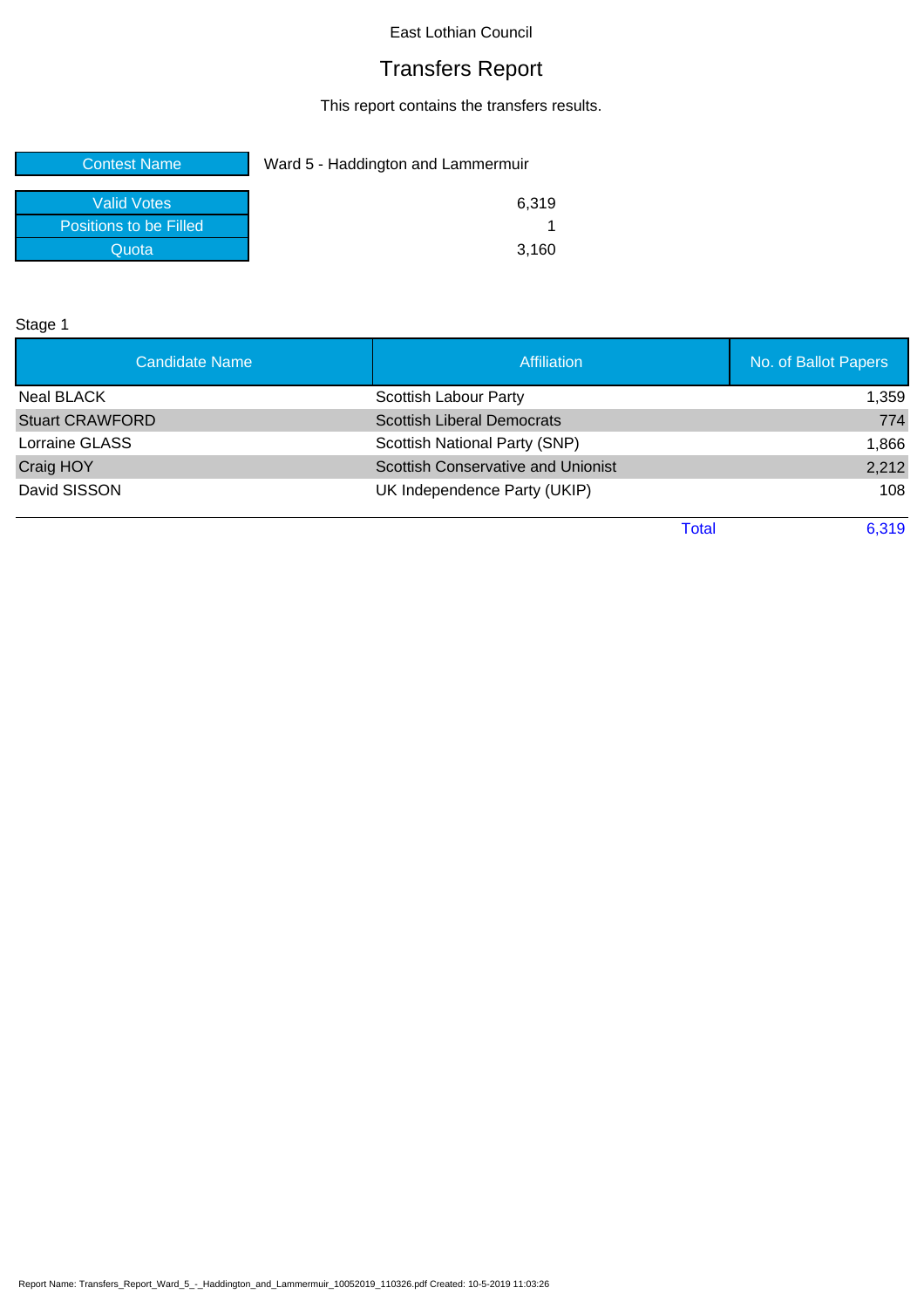# Transfers Report

This report contains the transfers results.

## Stage 2 - Exclusion of David SISSON

| <b>Action</b>                           | <b>Total No. of Ballot</b><br><b>Papers</b> | <b>Transfer Value</b> | <b>Votes Transferred</b> |
|-----------------------------------------|---------------------------------------------|-----------------------|--------------------------|
| <b>Transfer to Neal BLACK</b>           | 11                                          | 1.00000               | 11.00000                 |
| <b>Transfer to Stuart CRAWFORD</b>      | 8                                           | 1.00000               | 8.00000                  |
| <b>Transfer to Lorraine GLASS</b>       | 8                                           | 1.00000               | 8.00000                  |
| <b>Transfer to Craig HOY</b>            | 37                                          | 1.00000               | 37.00000                 |
| Value of non-transferable ballot papers |                                             |                       | 44.00000                 |
|                                         | Total                                       |                       | 108.00000                |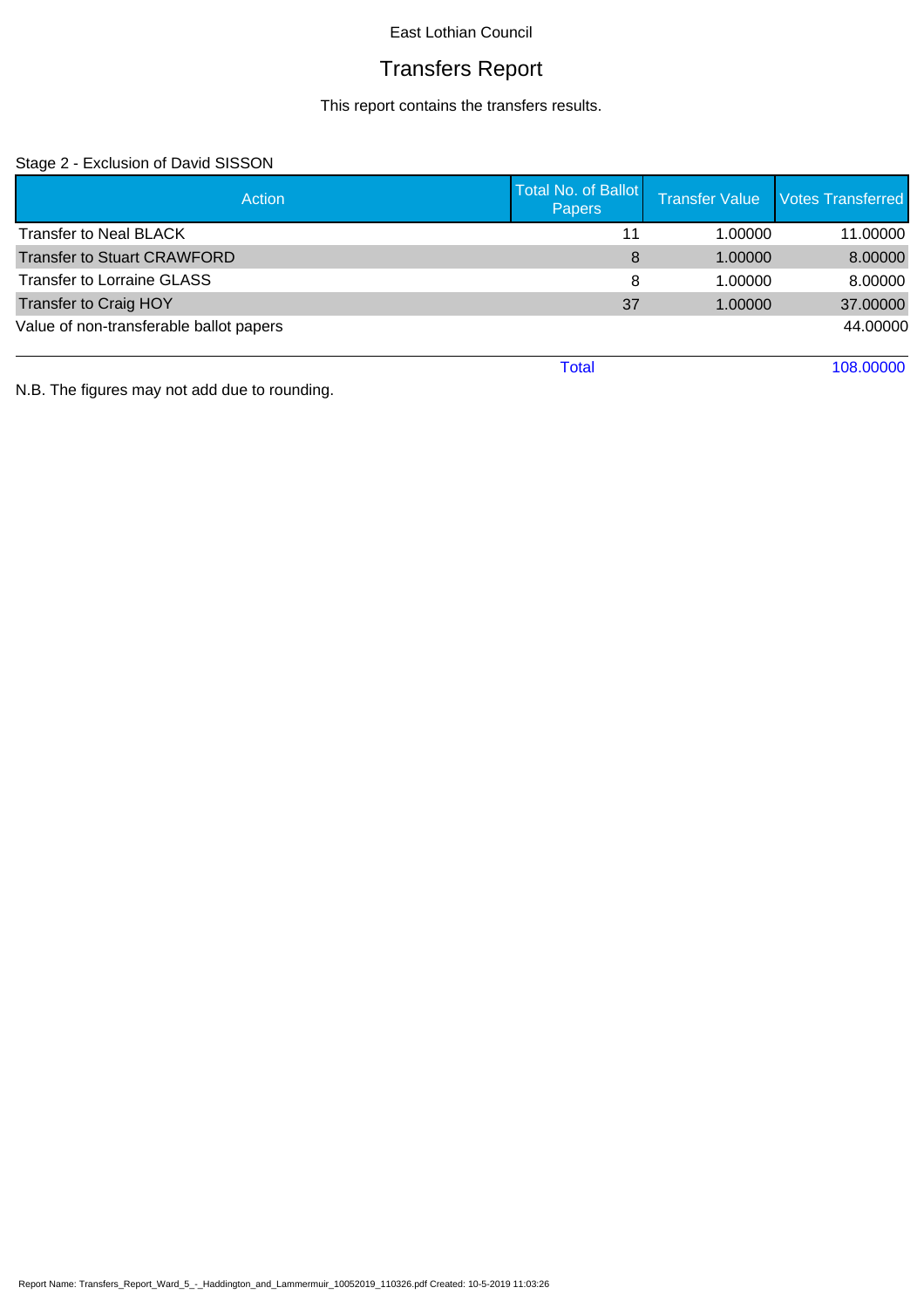# Transfers Report

This report contains the transfers results.

## Stage 3 - Exclusion of Stuart CRAWFORD

| <b>Action</b>                           | <b>Total No. of Ballot</b><br><b>Papers</b> | <b>Transfer Value</b> | <b>Votes Transferred</b> |
|-----------------------------------------|---------------------------------------------|-----------------------|--------------------------|
| <b>Transfer to Neal BLACK</b>           | 219                                         | 1.00000               | 219.00000                |
| <b>Transfer to Lorraine GLASS</b>       | 170                                         | 1.00000               | 170.00000                |
| Transfer to Craig HOY                   | 179                                         | 1.00000               | 179.00000                |
| <b>Transfer to David SISSON</b>         | $\Omega$                                    | 0.00000               | 0.00000                  |
| Value of non-transferable ballot papers |                                             |                       | 214.00000                |
|                                         | Total                                       |                       | 782.00000                |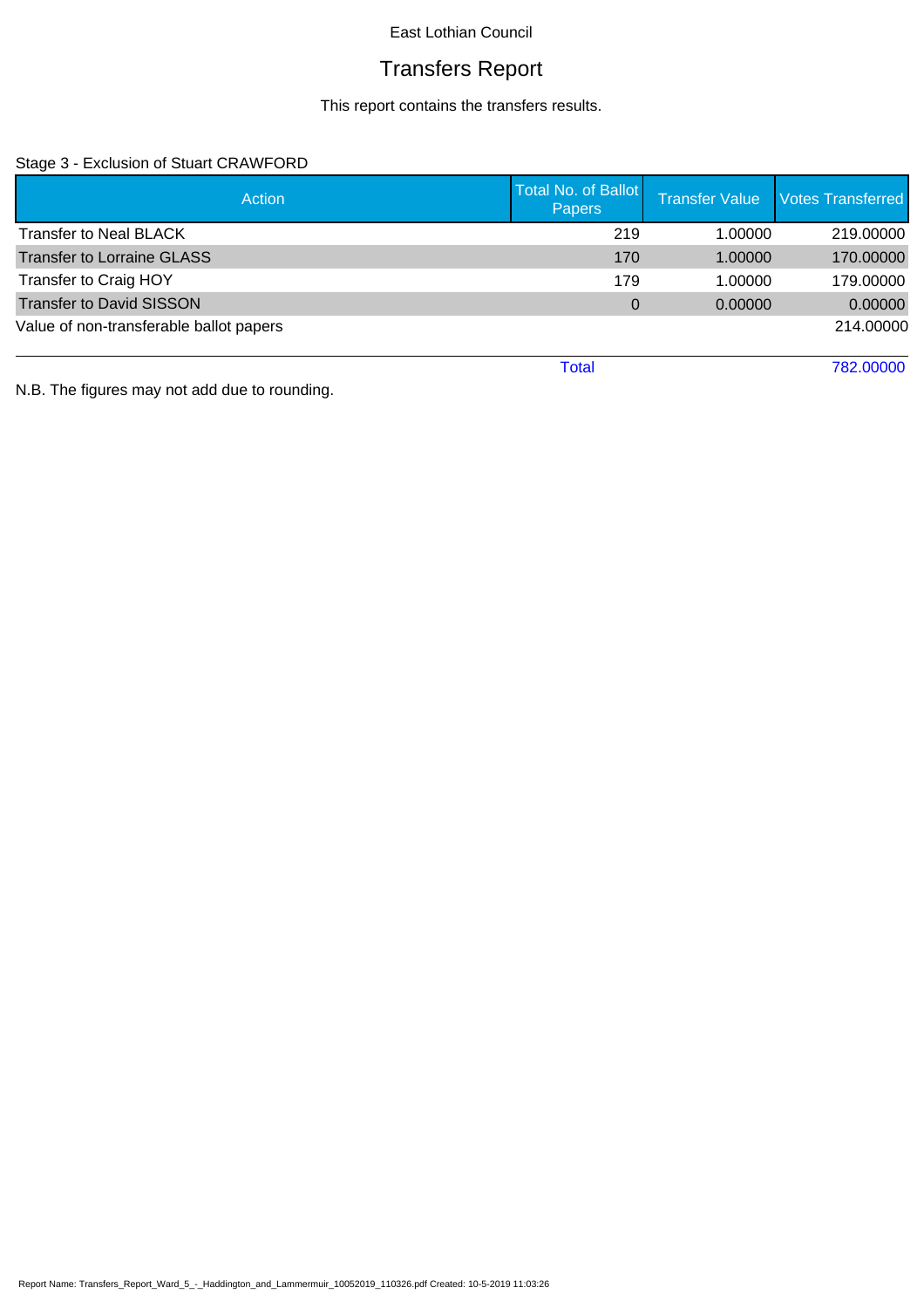# Transfers Report

This report contains the transfers results.

## Stage 4 - Exclusion of Neal BLACK

| <b>Action</b>                           | <b>Total No. of Ballot</b><br><b>Papers</b> | <b>Transfer Value</b> | <b>Votes Transferred</b> |
|-----------------------------------------|---------------------------------------------|-----------------------|--------------------------|
| <b>Transfer to Stuart CRAWFORD</b>      | 0                                           | 0.00000               | 0.00000                  |
| Transfer to Lorraine GLASS              | 425                                         | 1.00000               | 425.00000                |
| Transfer to Craig HOY                   | 331                                         | 1.00000               | 331.00000                |
| <b>Transfer to David SISSON</b>         | $\Omega$                                    | 0.00000               | 0.00000                  |
| Value of non-transferable ballot papers |                                             |                       | 833.00000                |
|                                         | Total                                       |                       | 1.589.00000              |